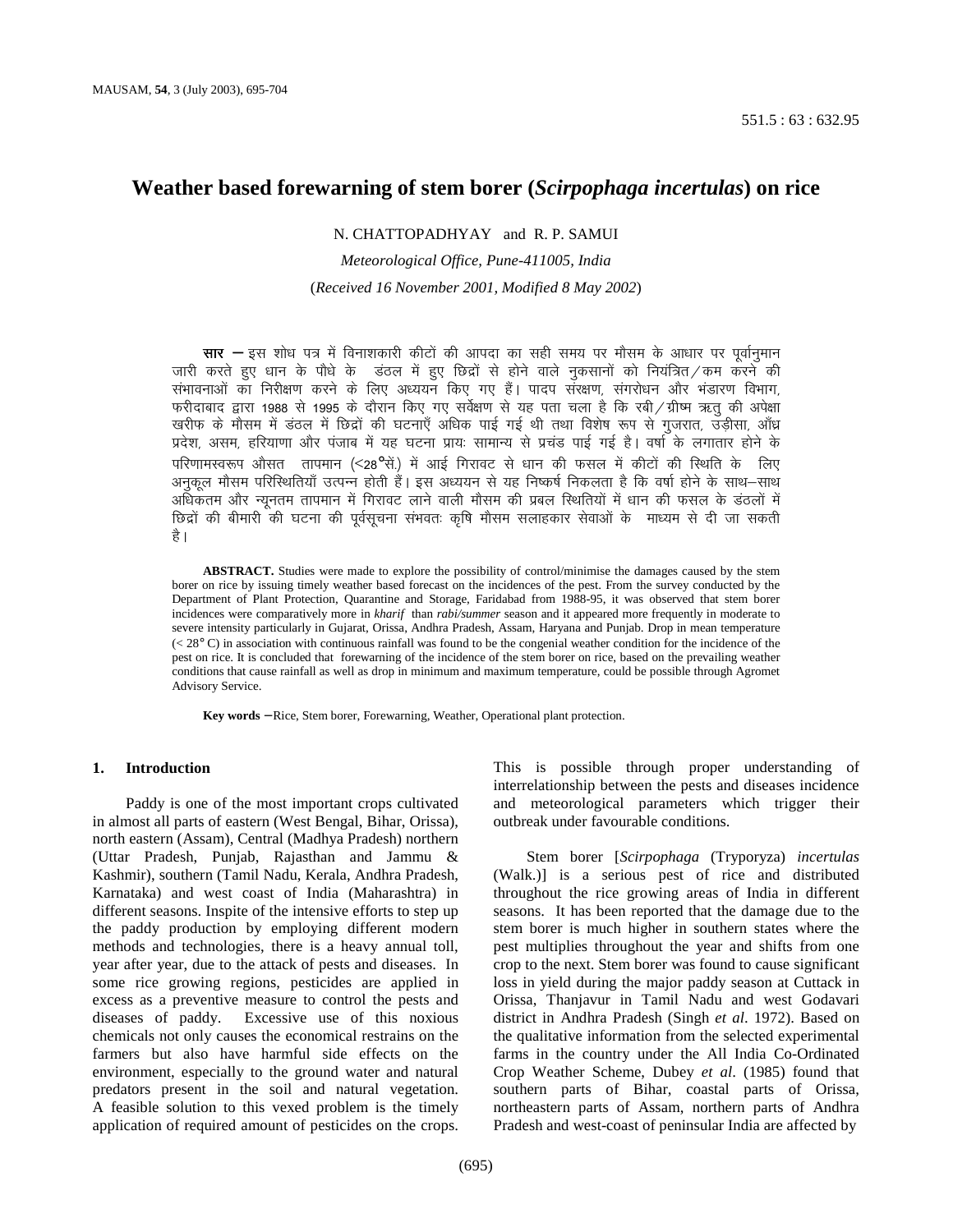

**Fig. 1.** Occurrence of stem borer on rice in different intensities in various states of the country

heavy attacks of stem borer. It becomes the major hurdles in achieving higher yield in Warangal and Godavari delta in Andhra Pradesh (Krishnamurthy *et al*. 1985). In northern India though the damage is not serious throughout the region, but known to be severe in certain pockets (Atwal 1986). In West Bengal, stem borer causes damage to aman crop during monsoon season and boro crop raised in the post monsoon and early summer season (Datta and Kundu 1987). Under favourable weather conditions this pest damages rice substantially in Bihar (Sahu and Sinha 1990). Sensitivity of the prevailing

weather conditions on the stem borer incidence was reported by a number of workers (Kazi *et al*. 1982, Dubey *et al.* 1985, Dubey and Ronghe, 1986).

Keeping in view of the above, the present study was undertaken with the following objectives :

(*i*) Identification of duration and intensity of occurrence of stem borer in *kharif* and *rabi*/*summer* season in different states of the country.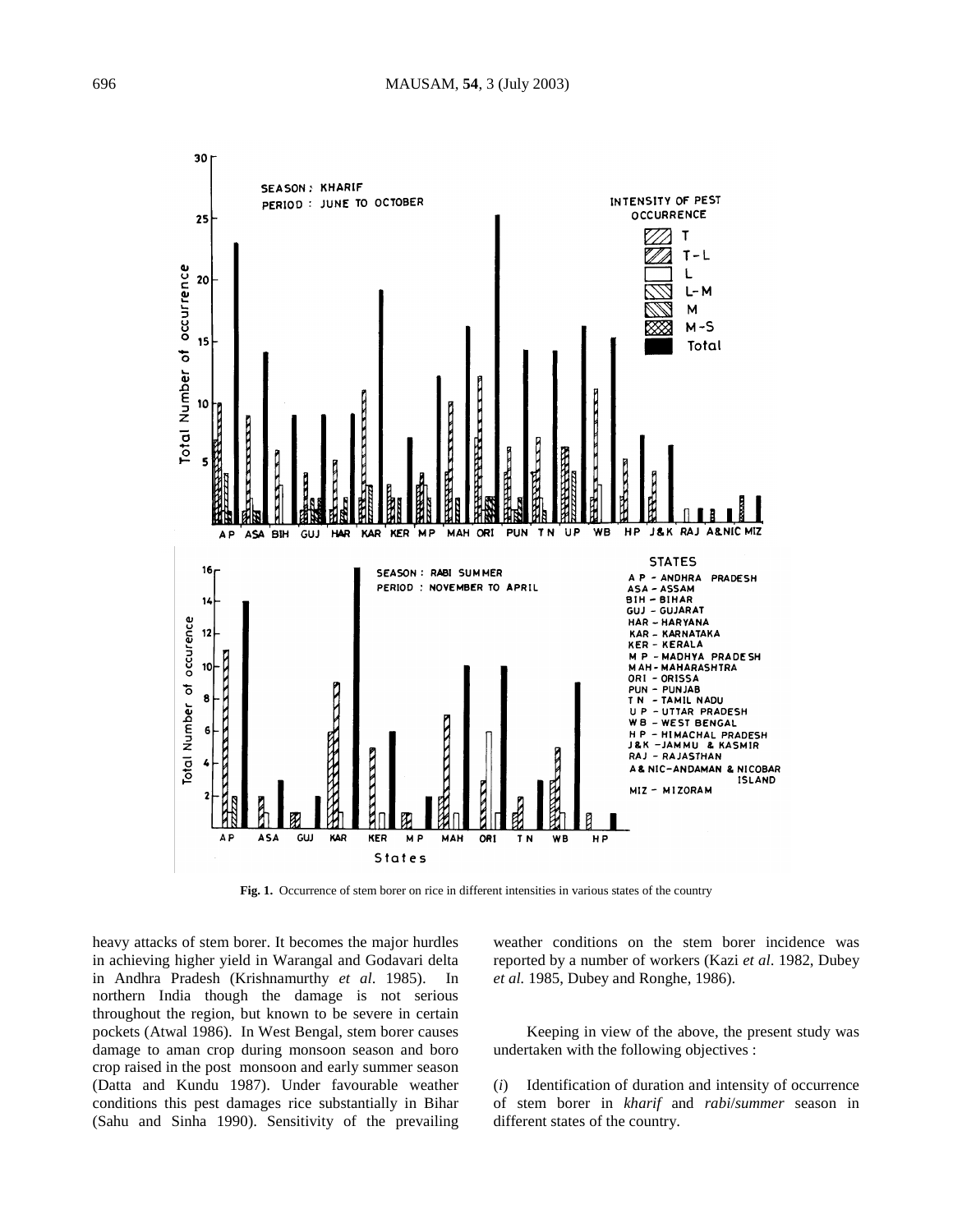

Fig. 2(a). Duration of occurrence of stem borer on rice in different seasons in the country



**Fig. 2(b).** Intensity of occurrence of stem borer on rice in different seasons in the country

(*ii*) To establish the relationship, if any, between the incidence of stem borer and meteorological parameters.

(*iii*) Development of weather based forecasting guidelines for the stem borer incidences on rice.

(*iv*) Dissemination of the forecasting guidelines to the user's community through Agromet Advisory Service for efficient plant protection measures at right time.

## **2. Data and methodology**

Central Integrated Pest Management Centers, Directorate of Plant Protection, Quarantine and Storage (PPQ&S), Government of India, Faridabad in collaboration with the State Departments of Agriculture and Indian Council of Agricultural Research monitors pests and disease situation on major crops every month by deputing their staff in the predetermined routes in the country. Based on the survey report received from

different parts of the country, PPQ&S prepares and issues Rapid Roving Survey Report every month. In the present study, information regarding intensity of stem borer attack, place of attack, stage of the crop damage etc. were collected from these reports for last 7 years (1988-95). Data of 1992 for some stations could not be incorporated as the same was not readily available. Appearance and intensity of attack of this pest in trace, low, moderate and severe level in different months of the paddy growing seasons in various states were found out. Meteorological parameters such as rainfall, maximum and minimum temperature, relative humidity (0300 and 1200 UTC), cloud amount (0300 and 1200 UTC) recorded at different stations during the period of pest incidence were obtained from the National Data Centre, India Meteorological Department (IMD), Pune. Information on the synoptic situation from the weekly weather reports and synoptic charts were obtained from the Office of the Deputy Director General of Meteorology (Weather Forecasting), IMD, Pune.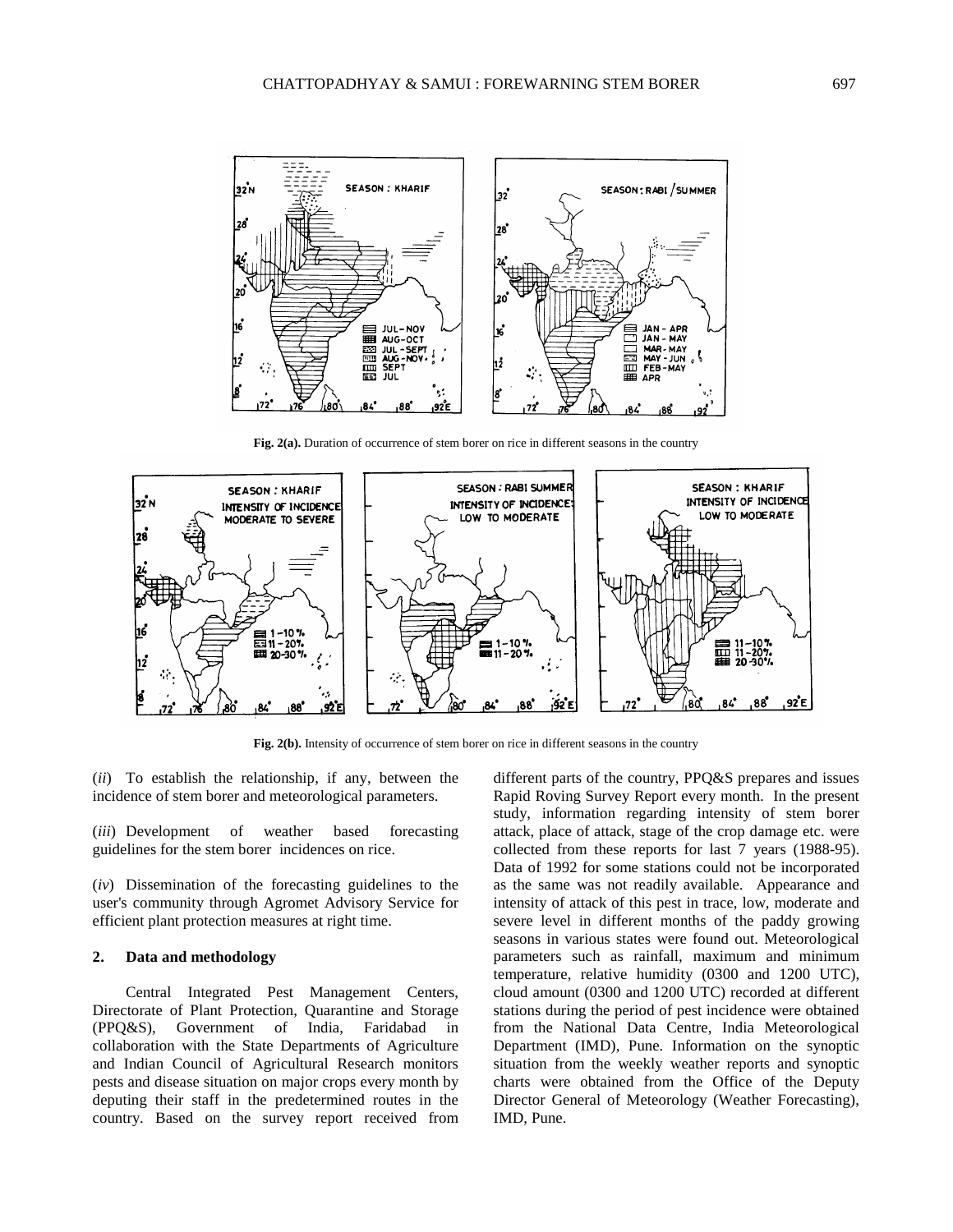

**Fig. 3.** Mean temperature and rainfall condition during the period of stem border incidence at different stations

Ten stations from nine states namely Assam, Andhra Pradesh, West Bengal, Karnataka, Kerala, Orissa, Maharashtra which reported either moderate or severe incidences of the stem borer were selected to study the sensitivity of the pest to the meteorological parameters. Prevailing synoptic situations were studied in relation to the pest incidence. Graphical superimposition techniques were applied to understand the relation between the weather parameters and the pest incidence. Critical values of the corresponding meteorological parameters favourable for the pest incidence were also worked out.

#### **3. Results and discussion**

The qualitative information on the stem borer incidences on rice were critically analysed to demarcate the prone areas where the pest appeared at regular interval with greater intensity under favourable weather condition. Secondly the role of different meteorological variables on the incidences of the pest were worked out. Ultimately scope of utilising the forecasting guidelines, generated from this study, for operational plant protection of the pest on rice through Agromet Advisory Service was explored.

### 3.1. *Duration and intensity of occurrence of stem borer on rice in the country*

Incidences of stem borer attack in different intensifies, *viz*., trace, trace to low, low, low to moderate, moderate, moderate to severe level observed in different states of the country during *kharif* season and *rabi/summer* season are presented in Fig. 1. Trace to low incidence indicates that pest population below economic threshold level (ETL) while moderate and severe intensity imply above ETL and economic injury level (EIL). During *kharif* season occurrence of the pest was highest (25) in Orissa followed by Andhra Pradesh (23), Karnataka (19), Maharashtra (16) and Uttar Pradesh (16). In this season stem borer incidence was reported from July to November in Assam, Bihar, Punjab, Uttar Pradesh and all the southern states and central India whereas in the remaining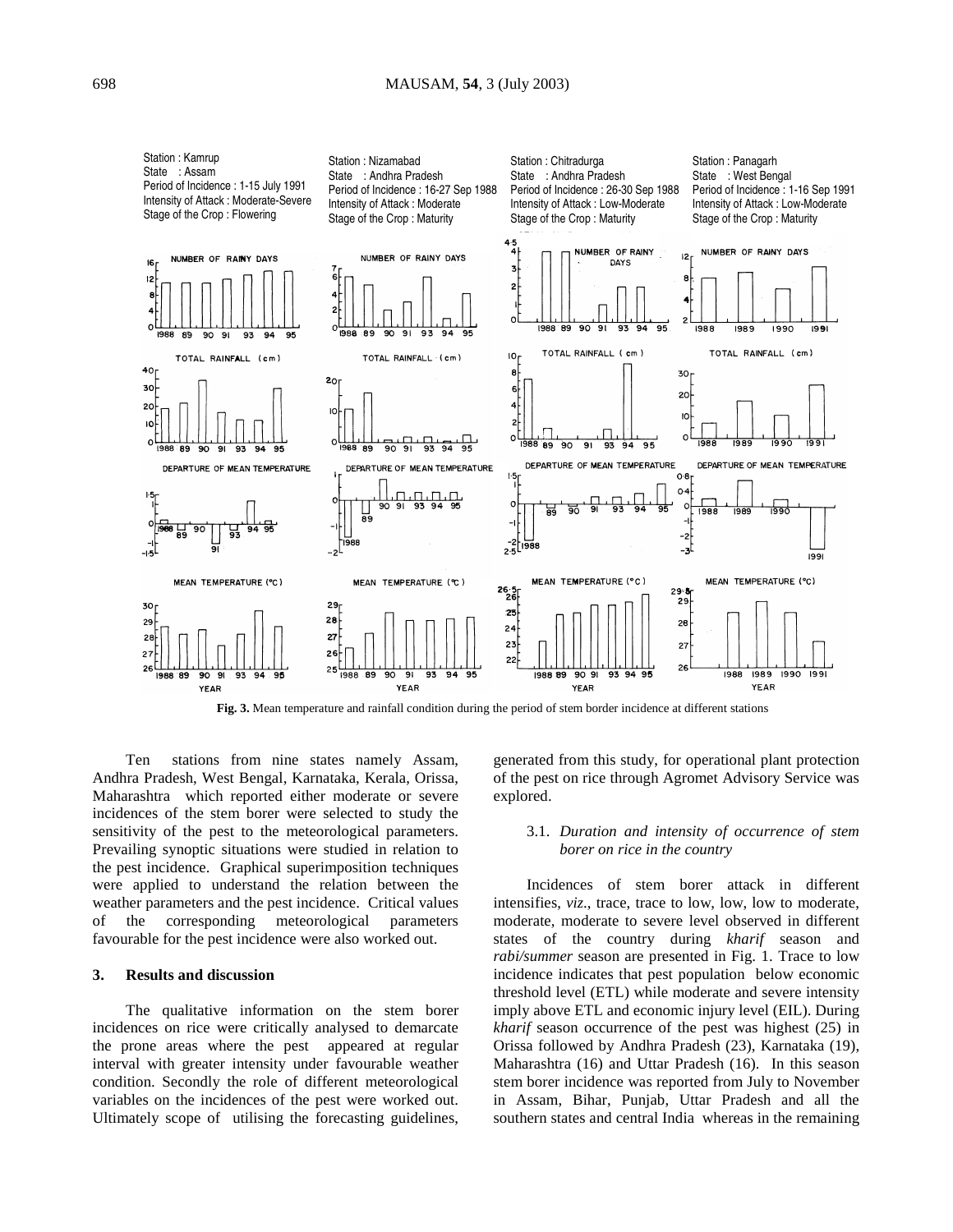states it was observed in certain month/months between July to November Fig. 2(a). Moderate and moderate to severe attacks of the stem borer were found in Gujarat, Haryana, Orissa, Punjab, Andhra Pradesh and Assam. Percentage of occurrence of stem borer under this category was highest in Gujarat and Haryana followed by Orissa, Punjab, Assam and Andhra Pradesh Fig. 2(b). Except Rajasthan, Himachal Pradesh and Jammu and Kashmir, low to moderate attack of stem borer was experienced by the crop in all the states of the country and this type of incidence was reported more in Karnataka, Andhra Pradesh, Maharashtra, Madhya Pradesh and West Bengal. Thus during *kharif* season the pest appeared in sizeable proportion in Gujarat, Haryana, Orissa, Punjab, Andhra Pradesh, Assam, Karnataka, Maharashtra, Madhya Pradesh and West Bengal.

In *rabi/summer* season, incidence of stem borer was not reported from the states in northern India except Himachal Pradesh. The incidence was observed between January to May in Andhra Pradesh, Karnataka, Kerala, Tamil Nadu, Orissa, Madhya Pradesh, Gujarat, Assam, West Bengal and Maharashtra. Occurrences of the pest were more in Karnataka (16), Andhra Pradesh (14), Maharashtra (10), Orissa (10) and West Bengal (9). Thus, in both the seasons stem borer was active and appeared more frequently in Andhra Pradesh, Karnataka, Maharashtra and Orissa. In this season moderate to severe incidence of the pest was not reported in the country. Low to moderate infestation was reported in Andhra Pradesh (2), Orissa (1), Maharashtra (1) and Kerala (1). Among these states percentage of occurrence of stem borer in low to moderate level was more in Kerala and Andhra Pradesh Fig.2(b). Thus it is seen that incidences of stem borer were more frequent and appeared in higher intensity in *kharif* than *rabi/summer* season. And during *kharif* season the incidences of stem borer were mainly confined to south, east, north and central India whereas in rabi season the incidences of the pest were observed in east, central and peninsular India. It was observed that the pest damaged the rice during tillering to maturity stage of the crop.

### 3.2. *Sensitivity of weather parameters to stem borer incidence*

A critical analysis of daily meteorological parameters in relation to stem borer incidences at eight stations reported moderate or severe attacks was made. It revealed that both temperature and rainfall played important role for the outbreak of the pest (Fig. 3). In general, it was observed that drop in mean temperature below normal by 1° C or more in association with comparatively heavy rainfall in more number of days created an ideal environment for the outbreak of stem borer on paddy at all the eight stations located in different parts of the country. At Kamrup lying in north-eastern region of the country, decrease in mean temperature (27.5 $\degree$  C) of 1 $\degree$  C in association with continuous rainfall (166mm) for 12 days from 1 to 15 July 1991 might have created an ideal environment for moderate to severe attack of the pest. At Nizamabad in Andhra Pradesh drop in mean temperature (26.3 $\degree$  C) by 1.5 $\degree$  C and rainfall of 107 mm from  $10$  to  $27<sup>th</sup>$  September 1988 favoured stem borer attack on rice. Similar findings were observed at Puri in Orissa (16-31 August 1988), Palghat in Kerala (8-9 December 1988), Chitradurg in Karnataka (26-30 September 1988), Aurangabad in Maharashtra (19-22 September 1989), Hyderabad in Andhra Pradesh (20 June to 5 July 1990), Nizamabad in Andhra Pradesh (26-30 August 1990), Kakinada in Andhra Pradesh (6-23 February1990), Panagarh in West Bengal (1-16 September 1991) and Kanpur in Uttar Pradesh (1-30 October 1991). It was observed that the mean temperature dropped at least below 28° C during the period of the pest incidence on rice in all the stations under study. Kazi *et al.* (1982) found that maximum temperature at  $14<sup>th</sup>$  standard week (2-8 April) gave highest negative correlation with the seasonal index of stem borer infestation at Pattambi. Moreover, the seasonal index of the stem borer was found to be quite low when the maximum temperature in the  $14<sup>th</sup>$ week exceeded 37° C. Mean temperature lower than 30° C and relative humidity exceeding 60% at Aduthurai were found to be favourable for higher stem borer infestation (Kazi and Balkundi 1983). At Bhubaneswar, minimum temperature lower than 23° C in March caused higher degree of infestation of stem borer on paddy by increasing the larval activities (Dubey *et al*. 1985). Dubey and Ronghe (1986) found that maximum temperature higher than  $33^{\circ}$  C at  $39^{\text{th}}$  week (24 - 30 September) reduced the stem borer activity and minimum temperature between 17 -  $18^{\circ}$  C at  $45^{\text{th}}$  week (5 - 11 November) increased the infestation.

Departure of the mean temperature at ten stations representing different regions which experienced incidence of stem borer attack in different years are shown in Fig. 4. Figures in the parenthesis in maps indicate the total accumulated rainfall recorded in the stations during the survey period when incidence of stem borer attack was observed. In 1988 more number of stations situated in the southern peninsula reported stem borer attack on rice. It was observed that in most parts of Karnataka, Maharashtra, Andhra Pradesh and small pockets in Orissa and Assam where the departure of mean temperature was -1° C or more, the crop was infested with stem borer. In this year stem borer appeared one occasion in severe intensity and four times in moderate intensity in Orissa. In Karnataka and Kerala moderate intensity of stem borer attack was reported 4 and 2 occasions respectively.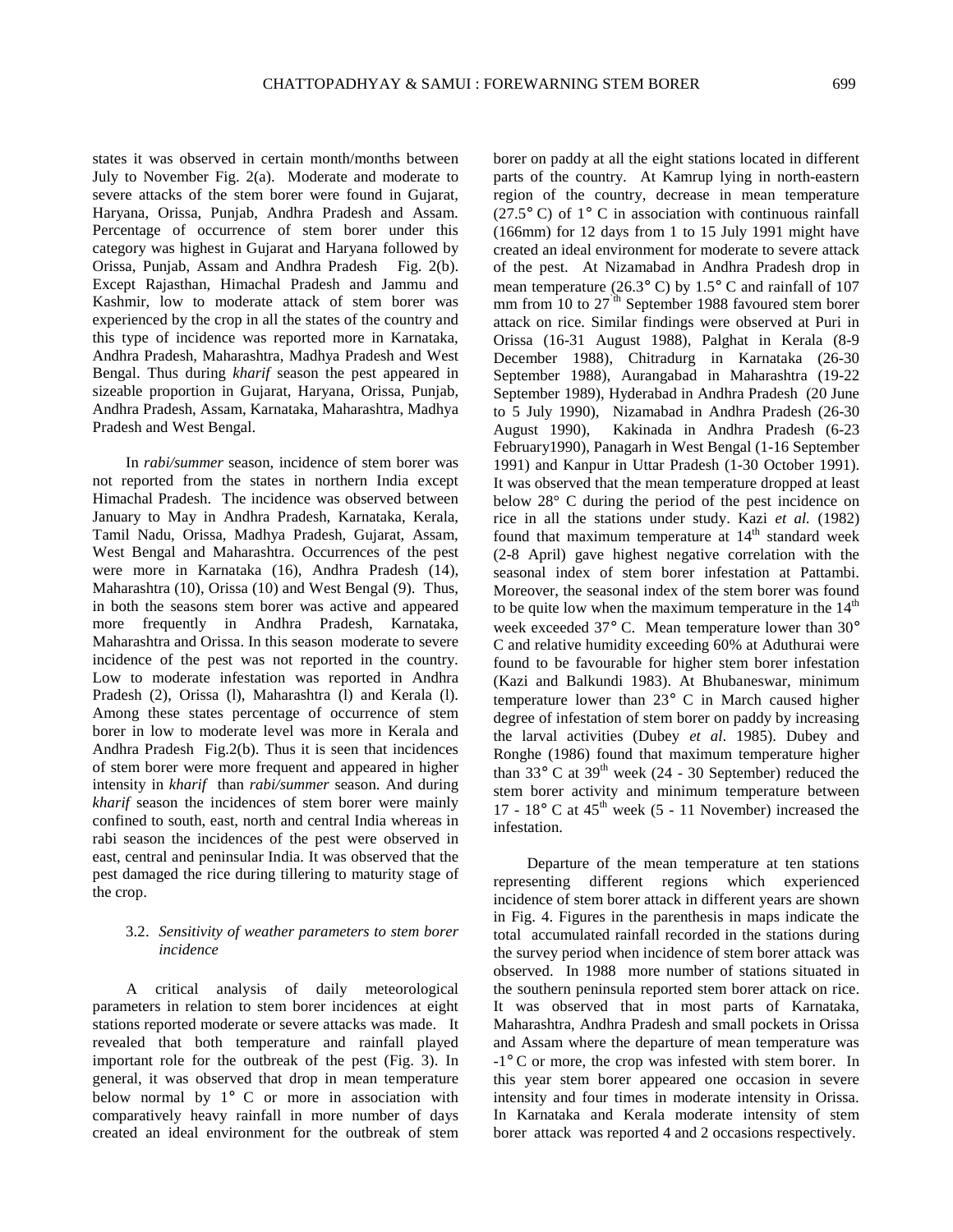

**Fig. 4.** Departure of mean temperature and rainfall at different stations during the period of stem borer incidence on rice in different years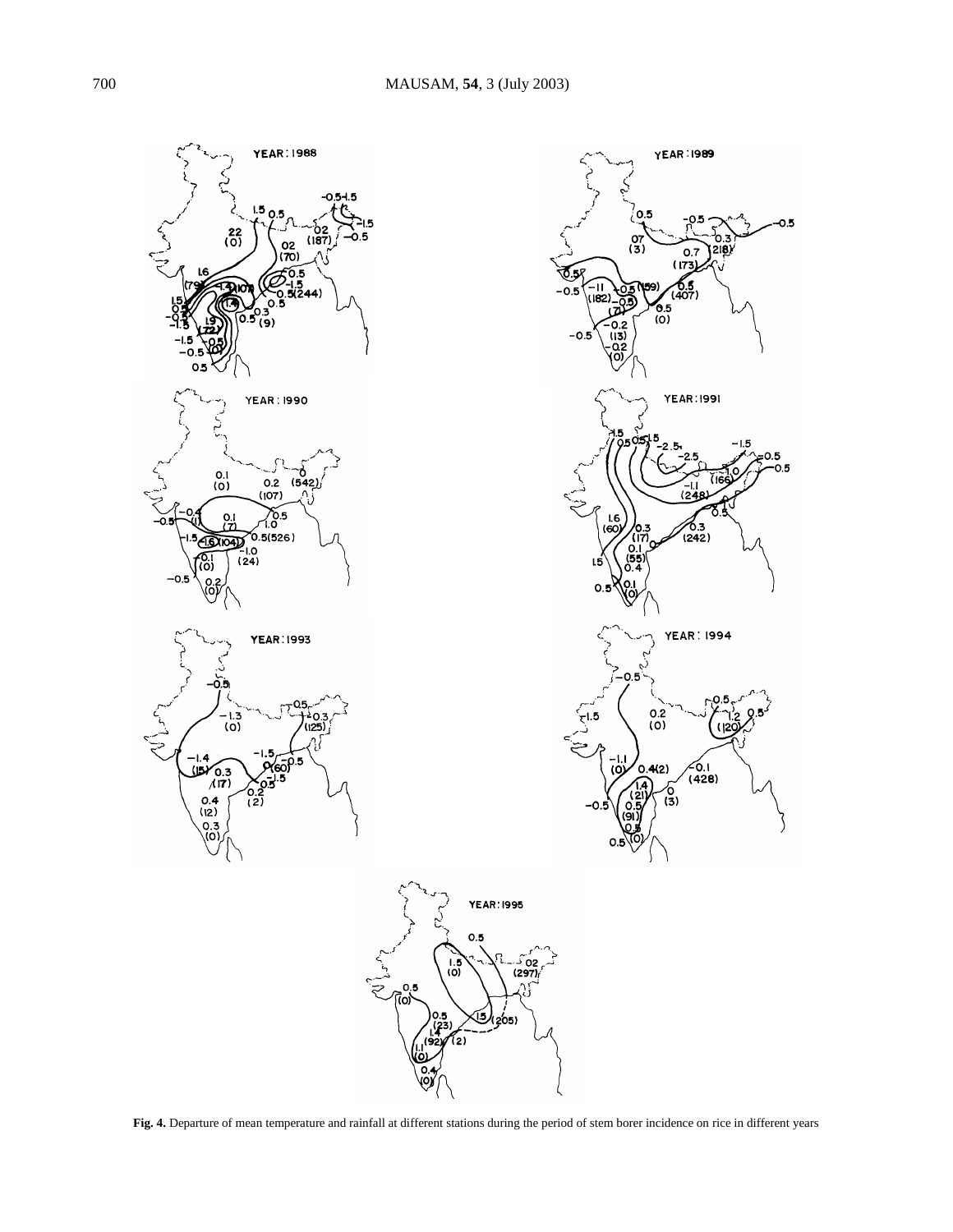

Date : 3 July Chart : Upper level (0.9 km) Hours of observation : 0300 UTC Date : 3 July Chart : Change chart (Departure of maximum temperature from normal) Hours of observation : 1200 UTC

Date : 4 July Chart : Change chart (Departure of minimum temperature from normal) Hours of observation : 0300 UTC

Rainfall for the week ending 10 July



**Figs. 5(a&b).** Weather charts during the period of stem incidence (a) 1-16 September 1991 and (b) Ending 15 July 1991on rice

Similarly in 1989 and 1990 most parts of southern peninsula were infested when the departures of mean temperature were on the negative side of the normal and most of the stations experienced rainfall during the period of incidence. Thus incidence of stem borer attack may reach even upto severe intensity when mean temperature falls well below the normal range in association with heavy rainfall, particularly during the monsoon months (June to September). Similar situations were observed in Uttar Pradesh, Madhya Pradesh, Orissa, Bihar, West Bengal and some parts of Karnataka in 1993; on the contrary in 1994 (except Aurangabad and Puri) and 1995,

departures of mean temperature at number of stations were on the positive side of the normal when no major incidences of stem borer were observed in any parts of the country.

#### 3.3. *Conditions of stem borer incidence on rice*

Thus there are essentially four conditions for the outbreak of stem borer incidence on rice.

(*i*) Rice should be from tillering to maturity stage.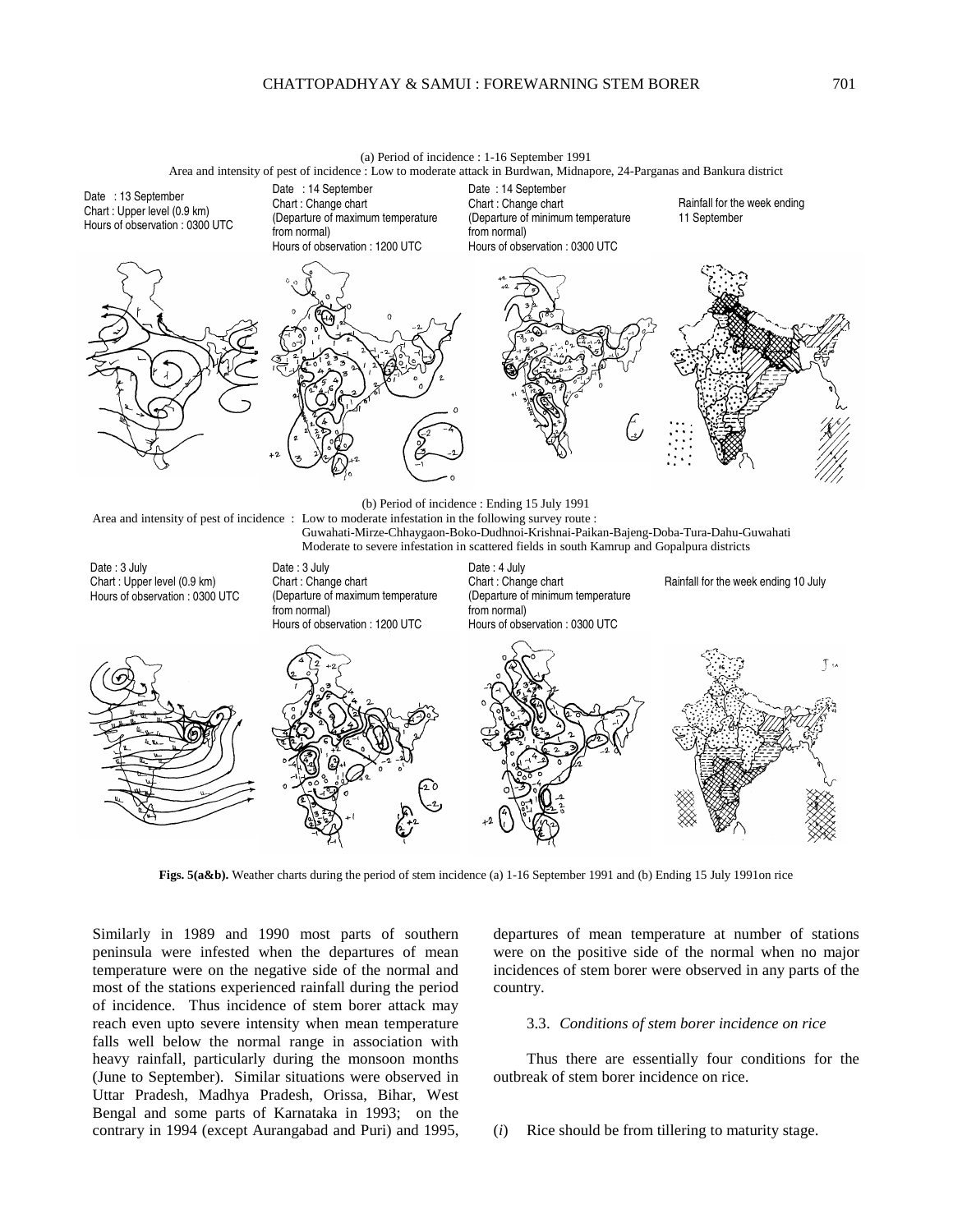## 702 MAUSAM, **54**, 3 (July 2003)

(a) Period of incidence : 16-19 November 1998

Area and intensity of pest incidence : Low to moderate incidence of stem borer areas observed in Kakatpur block of Puri district



**Figs. 6(a&b).** Weather charts during the period of stem incidence (a) 16-19 November 1998 and (b) 10 December 1998 on rice

(*ii*) Drop in maximum and minimum temperature (Mean temperature  $< 28^{\circ}$  C.)

(*iii*) Continuous rainfall.

(*iv*) Development of synoptic situation *e.g*. western disturbance, appearance of cyclonic circulation (storm, depression, low pressure).

## 3.4. *Operational aspect of control of stem borer incidence on rice*

Varma (1993) stated that above average summer monsoon rainfall over India was associated with cooler temperature during the concurrent season over the Indian

sub-continent. According to the author fall in mean temperature due to the appearance of synoptic system might be due to the more clouds during daytime, which restricted solar radiation to intercept with the ground surface. In 1988 a cyclonic circulation extending upto mid-tropospheric level was observed over Tripura and neighbourhood on 15<sup>th</sup> August. Under its influence a low pressure area was formed over northwest Bay and adjoining West Bengal and north Orissa coast on  $17<sup>th</sup>$ . This system caused excess rainfall amounting 244 mm from  $16<sup>th</sup>$  to  $31<sup>st</sup>$  August at Puri. Cloudy condition and heavy rainfall caused fall of mean temperature by 1.5° C and ultimately severe to moderate outbreak of stem borer was observed at Puri, In 1989 low pressure area formed over east central Arabian Sea off south Maharashtra coast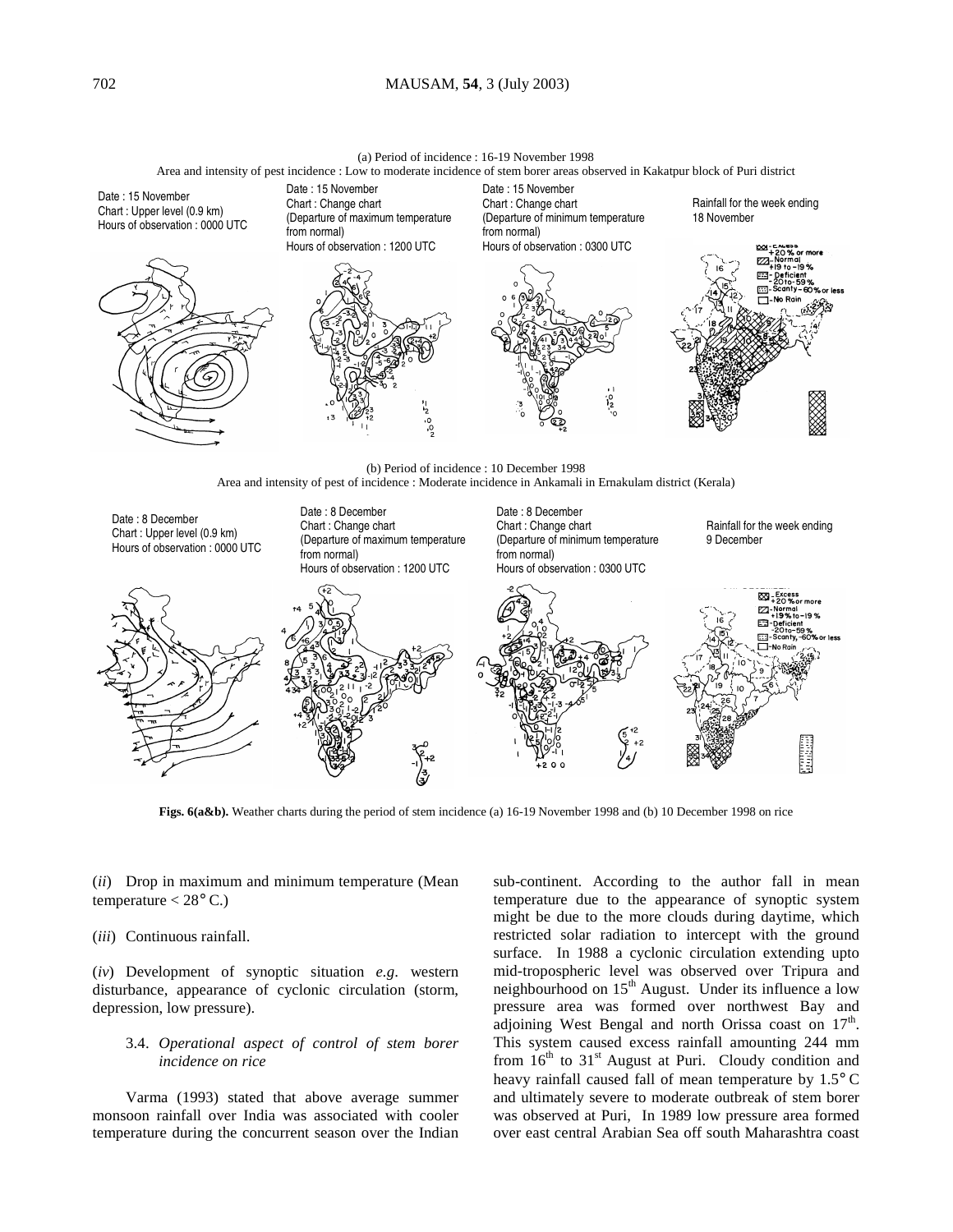with associated cyclonic circulations extending upto 3.1 km a.s.l. on  $21<sup>st</sup>$  September. Under its influence Aurangabad received 82 mm rainfall from  $19<sup>th</sup>$  to  $22<sup>nd</sup>$ September. This heavy rainfall favoured drop in mean temperature by 1.1° C, which triggered low to moderate incidence of stem borer. In 1991 a cyclonic circulation extending upto 4.5 km a.s.l. was observed over central parts of Bihar on 5<sup>th</sup> September. It lied over Bihar plains extending upto 3.1 km a.s.l. on  $10^{th}$  and moved over Sub-Himalayan West Bengal and neighbourhood Fig. 5(a). Besides monsoon was active for couple days in West Bengal and neighbouring states. As a result there was a good amount of rainfall in West Bengal during the period of incidence of the pest. Besides there a was fall in both maximum and minimum temperature for number of days in the states. These weather conditions created an ideal condition for stem borer incidence in the state. Panagarh in West Bengal reported moderate incidence of the pest during this period. Similar situation prevailed during the first fortnight of July in 1991 in Assam where incidence of pest was also reported in moderate to severe condition Fig. 5(b). According to Dubey and Balakrishnan (1989) a station may register fall in temperature if it is under the influence of monsoon depression or other well marked weather system from the Bay of Bengal.

Incidences of stem borer in winter months may be attributed to drop of mean temperature caused by the eastward passage of western disturbance over the north of the country under the favourable weather condition (Dubey and Balakrishnan 1989). Reduction in temperature in Kakinada in coastal Andhra Pradesh during 6 to 23 February was due to the cold wave advection during the eastward passage of western disturbance over the northern latitude of the country. This caused sizeable occurrence of stem borer on rice at this station.

During the monsoon season, in general, there is a gradual decrease of mean temperature from north to south in the country. For instance, July isotherms of mean temperature ranges from  $32.5^{\circ}$  to  $27.5^{\circ}$  C from north western part to west coast of India. As the stern borer incidence is very much sensitive to the temperature fall, any further decrease of mean temperature, especially in southern peninsula, along with continuous rainfall due to synoptic features may cause more incidence of the pest.

From the above discussion it may be mentioned that it is possible to forewarn the incidence of stem borer on rice based on the prevailing weather condition and also real time data of temperature and rainfall. Weather based guidelines generated from this study will ultimately help agro meteorologists / agricultural scientists to forewarn the farmers about the possible attack of stem borer in the rice growing areas of the country.

## 3.5. *Validation*

The results emerged out from the study were validated with the observation made in November and December 1998 in the states of Orissa and Kerala [Figs. 6(a&b)].

The stem borer appeared in moderate intensity at Kakatpur block of Puri district of Orissa during 16-19 November when the rice was in milky to maturity stage. It was observed that there was drop a in both maximum and minimum temperature in number of stations in the state from 10-15 November. Mean temperature decreased from 27.4° C to 22.8° C and 27.3° C to 22.7° C respectively at Cuttack and Bhubaneswar from  $10^{th}$  to  $16^{th}$  November. A depression has formed on  $13<sup>th</sup>$  and intensified into severe cyclonic storm and persisted upto  $18<sup>th</sup>$  in Andhra Pradesh and neighbourhood As a result the state Orissa received excess rain in the week ending  $18<sup>th</sup>$  November ( $12<sup>th</sup>$  -18<sup>th</sup>) November). Cuttack and Bhubaneswar recorded substantial rainfall for 3 consecutive days  $(15<sup>th</sup> - 17<sup>th</sup>)$ November) during this period. Thus decrease in mean temperature coupled with rainfall due to the presence of rain bearing system (depression/severe cyclonic storm) favoured stem borer incidence in Puri district of Orissa.

Moderate attack of stem borer was also reported at Ankamali in Ernakulam district of Kerala during the survey conducted on  $10<sup>th</sup>$  December in the same year when the rice was at tillering to heading stage. Decrease in maximum and minimum temperature was observed from  $4<sup>th</sup>$  to  $9<sup>th</sup>$  December in both the agromet observatories *i.e.* Kayamkulam (28.1° C to 26.4° C) and Vellayani (28.0° C to  $24.5^{\circ}$  C) in the state. Fall in maximum and minimum temperature was also observed at a number of stations on several occasions during this period. A trough in the easterlies extending upto 0.9 km a.s.l. lay off Kerala coast on  $3<sup>rd</sup>$  December. Extending upto the lower levels it persisted there upto  $8<sup>th</sup>$  and merged with a low pressure area off Kerala coast on 9<sup>th</sup>. These systems caused excess rainfall over the state in the week ending  $9<sup>th</sup>$  December  $(4<sup>th</sup> - 9<sup>th</sup>$  December). Thus fall in mean temperature in association with rainfall in the presence of trough and low pressure encouraged stem borer incidence in moderate level in parts of Ernakulam district in Kerala.

#### **4. Conclusion**

(*i*) Stem borer incidence on rice was reported from almost all the rice growing states of the country during tillering to maturity stage of the crop.

(*ii*) Intensity of occurrence of the pest on rice was more in *kharif* than *rabi/summer* season.